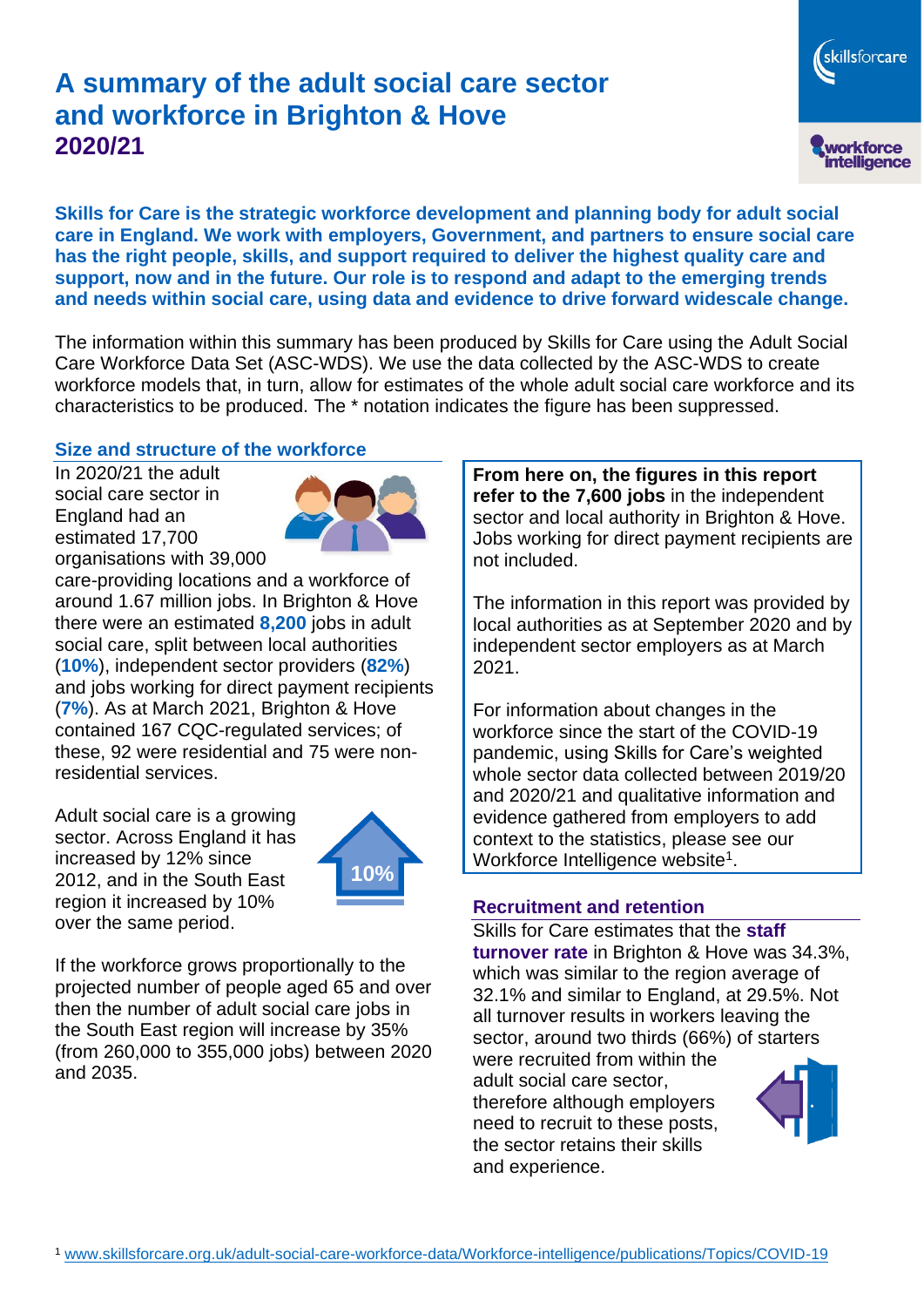Adult social care has an experienced 'core' of workers. Workers in Brighton & Hove had on average **8.9 years of experience in the sector** and 82% of the workforce had been working in the sector for at least three years.

Using both workforce intelligence evidence and our links with employers and stakeholders across England, we know that recruitment and retention is one of the largest issues faced by employers. We have many resources and tools available to help, for example the 'Values-based recruitment and retention toolkit'<sup>2</sup> and 'Seeing potential: widen your talent pool'. <sup>3</sup> For more information please visit: [www.skillsforcare.org.uk/recruitment-retention](http://www.skillsforcare.org.uk/recruitment-retention)

## **Employment information**

We estimate Brighton & Hove had **7,600** adult social care jobs employed in the local authority and independent sectors. These included 700 managerial roles, 325 regulated professionals, 5,600 direct care (including 4,800 care workers), and 1000 other-non-care proving roles.

The average number of **sickness days** taken in the last year in Brighton & Hove was 9.5, (8.7 in South East and 9.5 across England). With an estimated directly employed workforce of 7,000, this would mean employers in Brighton & Hove lost approximately **66,000 days to sickness in 2020/21**. In England levels of staff sickness have nearly doubled over the course of the pandemic between 2019/20 and 2020/21, in total around 6 million extra days were lost to sickness than in the year before.

Almost a third (28%) of the workforce in Brighton & Hove were on zero-hours contracts. Around a half (52%) of the workforce usually worked full-time hours and 48% were part-time.

#### **Chart 1. Proportion of workers on zero hours contracts by area**

| England         |  |
|-----------------|--|
| South East      |  |
| Brighton & Hove |  |



## **Workforce demographics**

The majority (75%) of the workforce in Brighton & Hove were female, and the average age was 43.8 years old. Workers aged



24 and under made up 10% of the workforce and workers aged over 55 represented 26%. Given this age profile approximately 1,900 people will be reaching retirement age in the next 10 years.

Nationality varied by region, in England 83% of the workforce identified as British, while in the South East region this was 77%. An estimated 78% of the workforce in Brighton & Hove identified as British, 15% identified as of an EU nationality and 6% a non-EU nationality, therefore there was a higher reliance on EU than non-EU workers.

#### **Pay**



Table 1 shows the full-time equivalent annual or hourly pay rate of selected job roles in Brighton & Hove (area), South East (region) and England. All

figures represent the independent sector as at March 2021, except social workers which represent the local authority sector as at September 2020. At the time of analysis, the National Living Wage was £8.72.

#### **Table 1. Average pay rate of selected job roles by area**

|                                 | <b>England</b> | Region  | Area    |
|---------------------------------|----------------|---------|---------|
| Full-time equivalent annual pay |                |         |         |
| Social Worker <sup>t</sup>      | £37,100        | £37,500 | £33,500 |
| Registered nurse                | £33,600        | £35,000 | £33,900 |
| Hourly pay                      |                |         |         |
| National Living<br>Wage         | £8.72          | £8.72   | £8.72   |
| Senior care worker              | £10.00         | £10.22  | £10.45  |
| Care worker                     | £9.29          | £9.46   | £9.50   |
| Support and<br>outreach         | £9.53          | £9.62   | £10.12  |

†Local authority social workers only.

Please note that pay varies by sector, with local authority pay generally being higher than independent sector pay.

[www.skillsforcare.org.uk/vba](http://www.skillsforcare.org.uk/vba)